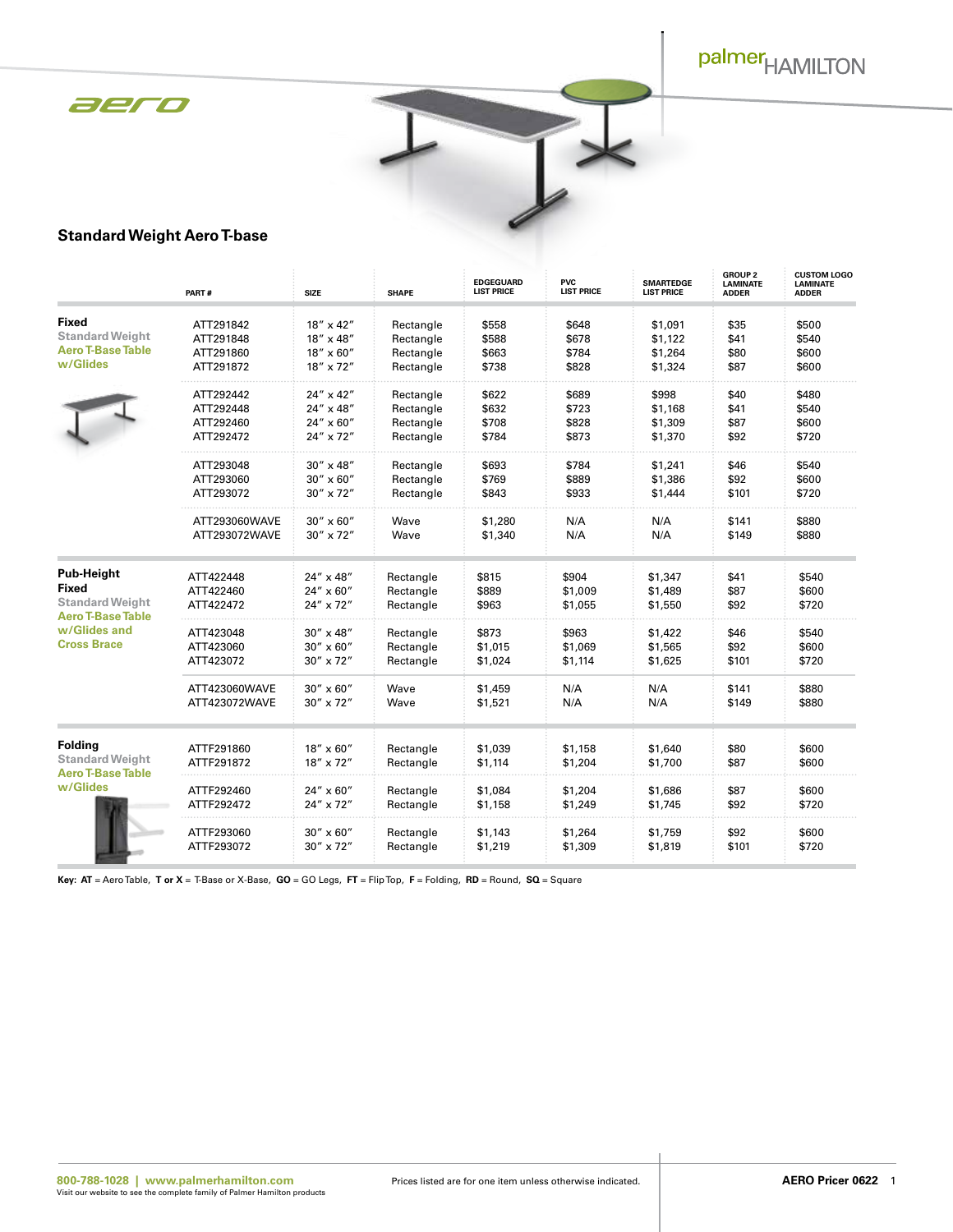

## **Standard Weight Aero T-base**

|                                                                                                  | PART#                                                            | <b>SIZE</b>                                           | <b>SHAPE</b>                                     | <b>EDGEGUARD</b><br><b>LIST PRICE</b>    | <b>PVC</b><br><b>LIST PRICE</b>          | <b>SMARTEDGE</b><br><b>LIST PRICE</b>    | <b>GROUP 2</b><br><b>LAMINATE</b><br><b>ADDER</b> | <b>CUSTOM LOGO</b><br><b>LAMINATE</b><br><b>ADDER</b> |
|--------------------------------------------------------------------------------------------------|------------------------------------------------------------------|-------------------------------------------------------|--------------------------------------------------|------------------------------------------|------------------------------------------|------------------------------------------|---------------------------------------------------|-------------------------------------------------------|
| <b>Fixed Leg</b><br><b>Standard Weight</b><br><b>Aero GO T-Base Table</b><br>w/ Built in Casters | ATTGO291848<br>ATTGO291860<br>ATTGO291872                        | 18" x 48"<br>$18'' \times 60''$<br>18" x 72"          | Rectangle<br>Rectangle<br>Rectangle              | \$776<br>\$850<br>\$926                  | \$896<br>\$972<br>\$1,016                | \$1,376<br>\$1,453<br>\$1,511            | \$41<br>\$80<br>\$87                              | \$540<br>\$600<br>\$600                               |
|                                                                                                  | ATTGO292442<br>ATTGO292448<br>ATTGO292460<br>ATTGO292472         | 24" x 42"<br>24" x 48"<br>24" x 60"<br>24" x 72"      | Rectangle<br>Rectangle<br>Rectangle<br>Rectangle | \$744<br>\$821<br>\$896<br>\$972         | \$810<br>\$941<br>\$1,016<br>\$1,061     | \$1,086<br>\$1,422<br>\$1,498<br>\$1,558 | \$40<br>\$41<br>\$87<br>\$92                      | \$480<br>\$540<br>\$600<br>\$720                      |
|                                                                                                  | ATTGO293048<br>ATTGO293060<br>ATTGO293072                        | 30" x 48"<br>$30'' \times 60''$<br>$30'' \times 72''$ | Rectangle<br>Rectangle<br>Rectangle              | \$881<br>\$956<br>\$1,033                | \$1,002<br>\$1,076<br>\$1,122            | \$1,498<br>\$1,572<br>\$1,634            | \$46<br>\$92<br>\$101                             | \$540<br>\$600<br>\$720                               |
|                                                                                                  | ATTGO293060WAVE<br>ATTGO293072WAVE                               | $30'' \times 60''$<br>$30'' \times 72''$              | Wave<br>Wave                                     | \$1,469<br>\$1,527                       | N/A<br>N/A                               | N/A<br>N/A                               | \$141<br>\$149                                    | \$880<br>\$880                                        |
| <b>Folding Leg</b><br><b>Standard Weight</b><br>Aero GO T-Base Table                             | ATTGOF291860<br>ATTGOF291872                                     | $18'' \times 60''$<br>$18'' \times 72''$              | Rectangle<br>Rectangle                           | \$1,226<br>\$1,303                       | \$1,347<br>\$1,392                       | \$1,828<br>\$1,889                       | \$87<br>\$94                                      | \$600<br>\$600                                        |
| w/ Built in Casters                                                                              | ATTGOF292460<br>ATTGOF292472                                     | $24'' \times 60''$<br>24" x 72"                       | Rectangle<br>Rectangle                           | \$1,273<br>\$1,347                       | \$1,392<br>\$1,438                       | \$1,873<br>\$1,935                       | \$94<br>\$102                                     | \$600<br>\$720                                        |
|                                                                                                  | ATTGOF293060<br>ATTGOF293072                                     | $30'' \times 60''$<br>$30'' \times 72''$              | Rectangle<br>Rectangle                           | \$1,332<br>\$1,407                       | \$1,453<br>\$1,498                       | \$1,948<br>\$2,008                       | \$102<br>\$109                                    | \$600<br>\$720                                        |
| <b>Flip Top</b><br><b>Standard Weight</b><br>Aero GO T-Base Table<br>w/ Built in Casters         | ATTGOFT291848<br>ATTGOFT291860<br>ATTGOFT291872                  | 18" x 48"<br>$18'' \times 60''$<br>18" x 72"          | Rectangle<br>Rectangle<br>Rectangle              | \$1,069<br>\$1,114<br>\$1,190            | \$1,190<br>\$1,235<br>\$1,280            | \$1,671<br>\$1,717<br>\$1,776            | \$44<br>\$87<br>\$94                              | \$540<br>\$600<br>\$600                               |
|                                                                                                  | ATTGOFT292442<br>ATTGOFT292448<br>ATTGOFT292460<br>ATTGOFT292472 | 24" x 42"<br>24" x 48"<br>24" x 60"<br>24" x 72"      | Rectangle<br>Rectangle<br>Rectangle<br>Rectangle | \$1,069<br>\$1,114<br>\$1,158<br>\$1,235 | \$1,190<br>\$1,235<br>\$1,280<br>\$1,324 | \$1,671<br>\$1,717<br>\$1,760<br>\$1,821 | \$35<br>\$41<br>\$87<br>\$92                      | \$480<br>\$540<br>\$600<br>\$720                      |
|                                                                                                  | ATTGOFT293048<br>ATTGOFT293060<br>ATTGOFT293072                  | 30" x 48"<br>$30'' \times 60''$<br>$30'' \times 72''$ | Rectangle<br>Rectangle<br>Rectangle              | \$1,132<br>\$1,220<br>\$1,294            | \$1,253<br>\$1,340<br>\$1,386            | \$1,749<br>\$1,835<br>\$1,895            | \$46<br>\$92<br>\$101                             | \$540<br>\$600<br>\$720                               |

**Key: AT** = Aero Table, **T or X** = T-Base or X-Base, **GO** = GO Legs, **FT** = Flip Top, **F** = Folding, **RD** = Round, **SQ** = Square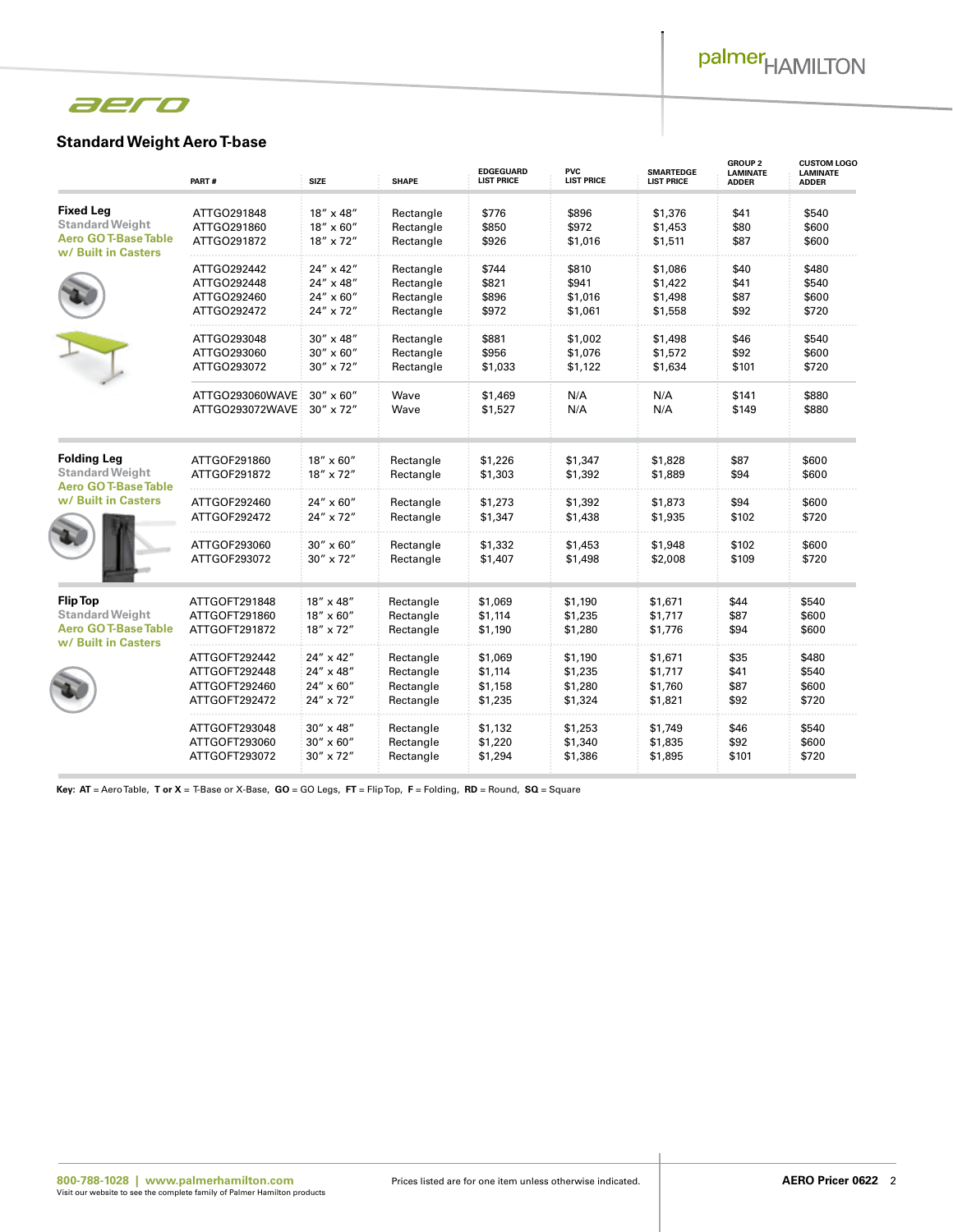# palmer<sub>HAMILTON</sub>

# aero

### **Standard Weight Aero X-base**

|                                                                       | PART#                                                         | <b>SIZE</b>                                              | <b>SHAPE</b>                              | <b>EDGEGUARD</b><br><b>LIST PRICE</b>     | <b>PVC</b><br><b>LIST PRICE</b>           | <b>SMARTEDGE</b><br><b>LIST PRICE</b>               | <b>GROUP 2</b><br><b>LAMINATE</b><br><b>ADDER</b> | <b>CUSTOM LOGO</b><br><b>LAMINATE</b><br><b>ADDER</b> |
|-----------------------------------------------------------------------|---------------------------------------------------------------|----------------------------------------------------------|-------------------------------------------|-------------------------------------------|-------------------------------------------|-----------------------------------------------------|---------------------------------------------------|-------------------------------------------------------|
| Fixed<br><b>Standard Weight</b><br><b>X-Base Table w/ Glides</b>      | ATX2924RD<br>ATX2930RD<br>ATX2936RD<br>ATX2942RD<br>ATX2948RD | 24" Dia.<br>30" Dia.<br>36" Dia.<br>42" Dia.<br>48" Dia. | Round<br>Round<br>Round<br>Round<br>Round | \$632<br>\$678<br>\$723<br>\$806<br>\$926 | \$693<br>\$738<br>\$784<br>\$867<br>\$986 | \$1,069<br>\$1,114<br>\$1,158<br>\$1,241<br>\$1,386 | \$35<br>\$46<br>\$60<br>\$73<br>\$80              | \$464<br>\$481<br>\$553<br>\$641<br>\$641             |
|                                                                       | ATX2924SQ                                                     | 24" x 24"                                                | Square                                    | \$619                                     | \$678                                     | \$1,046                                             | \$46                                              | \$481                                                 |
|                                                                       | ATX2930SQ                                                     | $30'' \times 30''$                                       | Square                                    | \$663                                     | \$723                                     | \$1,091                                             | \$60                                              | \$553                                                 |
|                                                                       | ATX2936SQ                                                     | 36" x 36"                                                | Square                                    | \$708                                     | \$769                                     | \$1,137                                             | \$73                                              | \$641                                                 |
|                                                                       | ATX2942SQ                                                     | 42" x 42"                                                | Square                                    | \$791                                     | \$850                                     | \$1,220                                             | \$80                                              | \$641                                                 |
| <b>Flip Top</b><br><b>Standard Weight</b><br><b>Aero X-Base Table</b> | ATXFT2924RD<br>ATXFT2930RD                                    | 24" Dia.<br>30" Dia.                                     | Round<br>Round                            | \$981<br>\$1,051                          | \$1,047<br>\$1,119                        | \$1,387<br>\$1,502                                  | \$35<br>\$46                                      | \$506<br>\$524                                        |
| w/ Glides                                                             | ATXFT2924SQ                                                   | $24'' \times 24''$                                       | Square                                    | \$966                                     | \$1,034                                   | \$1,371                                             | \$46                                              | \$524                                                 |
|                                                                       | ATXFT2930SQ                                                   | $30'' \times 30''$                                       | Square                                    | \$1,031                                   | \$1,098                                   | \$1,481                                             | \$60                                              | \$602                                                 |
| <b>Fixed Pub Height</b>                                               | ATX4224RD                                                     | 24" Dia.                                                 | Round                                     | \$701                                     | \$760                                     | \$1,137                                             | \$35                                              | \$464                                                 |
| <b>Standard Weight</b>                                                | ATX4230RD                                                     | 30" Dia.                                                 | Round                                     | \$746                                     | \$806                                     | \$1,181                                             | \$46                                              | \$481                                                 |
| <b>X-Base Table w/ Glides</b>                                         | ATX4236RD                                                     | 36" Dia.                                                 | Round                                     | \$828                                     | \$889                                     | \$1,264                                             | \$60                                              | \$553                                                 |
|                                                                       | ATX4224SQ                                                     | $24'' \times 24''$                                       | Square                                    | \$686                                     | \$746                                     | \$1,114                                             | \$46                                              | \$481                                                 |
|                                                                       | ATX4230SQ                                                     | $30'' \times 30''$                                       | Square                                    | \$732                                     | \$791                                     | \$1,158                                             | \$60                                              | \$553                                                 |
|                                                                       | ATX4236SQ                                                     | 36" x 36"                                                | Square                                    | \$815                                     | \$873                                     | \$1.241                                             | \$73                                              | \$641                                                 |

**Key: AT** = Aero Table, **T or X** = T-Base or X-Base, **GO** = GO Legs, **FT** = Flip Top, **F** = Folding, **RD** = Round, **SQ** = Square

#### **Modesty Panels**

| <b>Modesty Panels</b>         | PART#                | <b>SIZE</b>        | <b>LIST PRICE</b>     |  |
|-------------------------------|----------------------|--------------------|-----------------------|--|
| <b>Fabric Modesty Panel</b>   |                      |                    |                       |  |
|                               | FABRICMODESTY7X42BLK | $10'' \times 42''$ | \$210                 |  |
|                               | FABRICMODESTY7X48BLK | $10'' \times 48''$ | \$236                 |  |
|                               | FABRICMODESTY7X60BLK | $10'' \times 60''$ | \$264                 |  |
|                               | FABRICMODESTY7X72BLK | $10'' \times 72''$ | \$291                 |  |
| <b>Phenolic Modesty Panel</b> | L-MODESTY7X42-RXXX   | $10'' \times 42''$ | <b>Call for Quote</b> |  |
|                               | L-MODESTY7X48-RXXX   | $10'' \times 48''$ | <b>Call for Quote</b> |  |
|                               | L-MODESTY7X60-RXXX   | $10'' \times 60''$ | <b>Call for Quote</b> |  |
|                               | L-MODESTY7X72-RXXX   | $10'' \times 72''$ | <b>Call for Quote</b> |  |

#### **Accessories**

| <b>Accessories</b> |                        | PART#                                   | <b>INFO</b>                                                                                                                            | <b>LIST PRICE</b>                          |  |
|--------------------|------------------------|-----------------------------------------|----------------------------------------------------------------------------------------------------------------------------------------|--------------------------------------------|--|
|                    | <b>Table Connector</b> | 99FO61                                  | Two per table required.<br>Price reflects quantity of two.                                                                             | \$105                                      |  |
|                    | <b>Single Cart</b>     | ATT-VTC-6 (30.5"W x 40"L x 60"H)        | Single Cart - carries 6 tables<br>up to 30"W and 72"H                                                                                  | \$1,782                                    |  |
|                    | <b>Double Cart</b>     | ATT-VTC-24W-12 (26"W x 66"L x 80.25"H)  | Double Cart - carries 12 tables<br>up to 24"W and up to 72"H<br>Note: The Double Cart requires a minimum<br>order quantity of 5 carts. | Oty 5-9 \$2,401 ea<br>Oty 10+ \$2,068 ea.  |  |
|                    | <b>Double Cart</b>     | AATT-VTC-30W-12 (35"W x 66"L x 80.25"H) | Double Cart - carries 12 tables<br>up to 30"W and up to 72"H<br>Note: The Double Cart requires a minimum<br>order quantity of 5 carts. | Oty 5-9 \$2,736 ea.<br>Oty 10+ \$2,346 ea. |  |